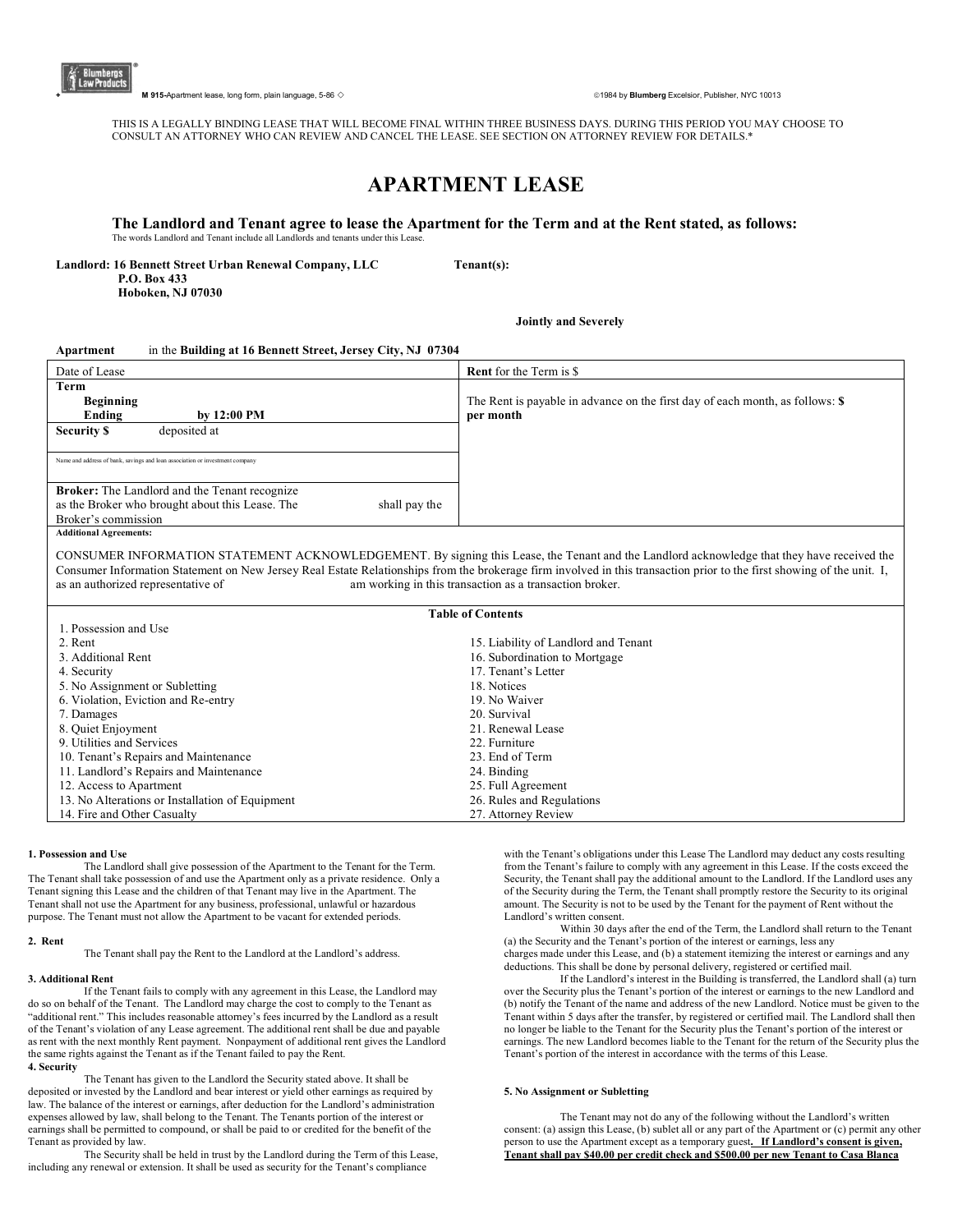**Management (administrative costs).** When the last original Tenant vacates, the lease shall be considered terminated and no renewal lease will be offered.

## **6. Violation, Eviction and Re-entry**

The Landlord reserves a right of re-entry which allows the Landlord to end this Lease and re-enter the Apartment if the Tenant violates any agreement in this Lease. This is done by eviction. Eviction is a court procedure to remove a tenant. The Landlord may also evict the Tenant for any one of the other grounds of good cause allowed by law. Eviction is started by the filing of a complaint in court and the service on a Tenant of the complaint and a summons to appear in court. After obtaining a judgment for possession and compliance with the warrant of removal, the Landlord may re-enter and take back possession of the Apartment. If the cause for eviction is non-payment of Rent, notice does not have to be given to the Tenant before the Landlord files a complaint. If there is any other cause to evict, the Landlord must give to the Tenant the notice required by law before the Landlord files a complaint for eviction.

#### **7. Damages**

The Tenant is liable for all damages caused by the Tenant's violation of any agreement in this Lease. This includes reasonable attorney's fees and costs.

After eviction the Tenant shall pay the unpaid Rent for the Term or until the Landlord re-rents the Apartment, if sooner. If the Landlord re-rents the Apartment for less than the Tenant's Rent, the Tenant must pay the difference until the end of the Term. If the Landlord re-rents the Apartment for more than the Tenant's Rent, the Tenant is not entitled to the excess. The Tenant shall also pay (a) all reasonable expense incurred by the Landlord in preparing the Apartment for re-renting and (b) commissions paid to a broker for finding a new tenant.

#### **8. Quiet Enjoyment**

The Landlord has the right to enter into this Lease. If the Tenant complies with this Lease, the Landlord must provide the Tenant with undisturbed possession of the Apartment.

#### **9. Utilities and Services**

The Tenant shall pay for the following utilities and services: (a) electric, (b) cooking gas, (c) heat (d) hot water (e) cold water (f) sewer

The Landlord is not liable for any inconvenience or harm caused by any stoppage or reduction of services beyond the Landlord's control. This does not excuse the Tenant from paying Rent or the Landlord from promptly taking corrective action.

# **10. Tenant's Repairs and Maintenance**

The Tenant shall:

(a) Pay for all repairs, replacements and damages caused by the act or neglect of the Tenant and the Tenant's family and domestic employees.

(b) Promptly notify the Landlord of conditions, which need repair.

(c) Take good care of the Apartment and all equipment and fixtures in it.

(d) Obey any written instructions of the Landlord for the care and use of the appliances, equipment, and other personal property in the Apartment.

(e) Keep the Apartment and any other part of the Building used by the Tenant as clean and safe as possible.

(f) Promptly remove from the Apartment all garbage and debris and place in covered pails.

(g) Use all electric, plumbing and other facilities safely.

(h) Do nothing to cause a cancellation or an increase in the cost of Landlord's fire or liability insurance.

(i) Use no more electricity than the wiring to the Apartment or feeders to the Building can safely carry.

(j) Do nothing to destroy, deface, damage, or remove any part of the Apartment, Building or grounds.

(k) Keep nothing in the Apartment, which is inflammable, dangerous or might increase the danger of fire or other casualty.

(I) Do nothing to destroy the peace and quiet of the Landlord, other tenants, or persons in the neighborhood.

(m) Avoid littering in the Building or on its grounds.

#### **11. Landlord's Repairs and Maintenance**

The Landlord shall:

(a) Maintain the common areas of the Building in a clean condition. (b) Make any necessary repairs and replacements to the vital facilities serving the Apartment within a reasonable time after notice by the tenant. (c) Maintain the elevators in the Building, if any.

#### **12. Access to Apartment**

The Landlord shall have access to the Apartment on reasonable notice to the Tenant to (a) inspect the Apartment, (b) make necessary repairs, alterations, or improvements, (c) supply services, and (d) show it to possible buyers, mortgage lenders, contractors and insurers.

The Landlord may show the Apartment to rental applicants at reasonable hours on notice to the Tenant within 3 months before the end of the Term.

The Landlord may enter the Apartment at any time without notice to the Tenant in case of emergency.

#### **13. No Alterations or Installation of Equipment**

The Tenant may not make any changes or additions to the Apartment without the Landlord's written consent. This rule includes, but is not limited to:

(a) Installation of paneling, flooring, built-in decorations, partitions, moldings, or any other fixture drilled into or attached to the floors, walls, or ceilings.

(b) Installation of any locks or chain-guards.

(c) Painting, wallpapering, or other decorations.

(d) Installation of any equipment or wiring.

(e) Change in the plumbing, cooking, air conditioning, electrical or heating systems.

All charges or additions made without the Landlord's written consent shall be removed by the Tenant on demand.

All changes or additions made with the Landlords written consent shall become the property of the Landlord when completed and paid for by the Tenant. They shall remain as part of the Apartment at the end of the Term unless the Landlord demands that the Tenant remove them. The Tenant shall promptly pay all costs of any permitted changes and additions. The Tenant shall not allow any mechanic's lien or other claim to be filed against the Building. If any lien or claim is filed against the Building, the Tenant shall have it promptly removed.

## **14. Fire and Other Casualty**

The Tenant shall notify the Landlord at once of any fire or other casualty in the Apartment. The Tenant is not required to pay Rent when the Apartment is unusable. If the Tenant uses part of the Apartment for living purposes, the Tenant must pay Rent pro-rata for the usable part.

If the Apartment is partially damaged by fire or other casualty the Landlord shall repair it within a reasonable time. This includes the damage to the Apartment and fixtures installed by the Landlord. The Landlord need not repair or replace anything installed by the Tenant.

Either party may cancel this Lease if the Apartment is so damaged by fire or other casualty that it cannot be repaired within 90 days. If the parties cannot agree, the opinion of a contractor chosen by the Landlord and the Tenant will be binding on both parties.

This Lease shall end if the Apartment is totally destroyed. The Tenant shall pay Rent to the date of destruction.

If the fire or other casualty is caused by the act or neglect of the Tenant, the Tenant's family or domestic employees, the Tenant shall pay for all repairs and all other damages.

# **15. Liability of Landlord and Tenant**

The Landlord is not liable for loss, injury, or damage to any person or property unless it is due to the Landlord's act or neglect. The Tenant is liable for any loss, injury or damage to any person or property caused by the act or neglect of the Tenant, the Tenant's family or domestic employees.

## **16. Subordination to Mortgage**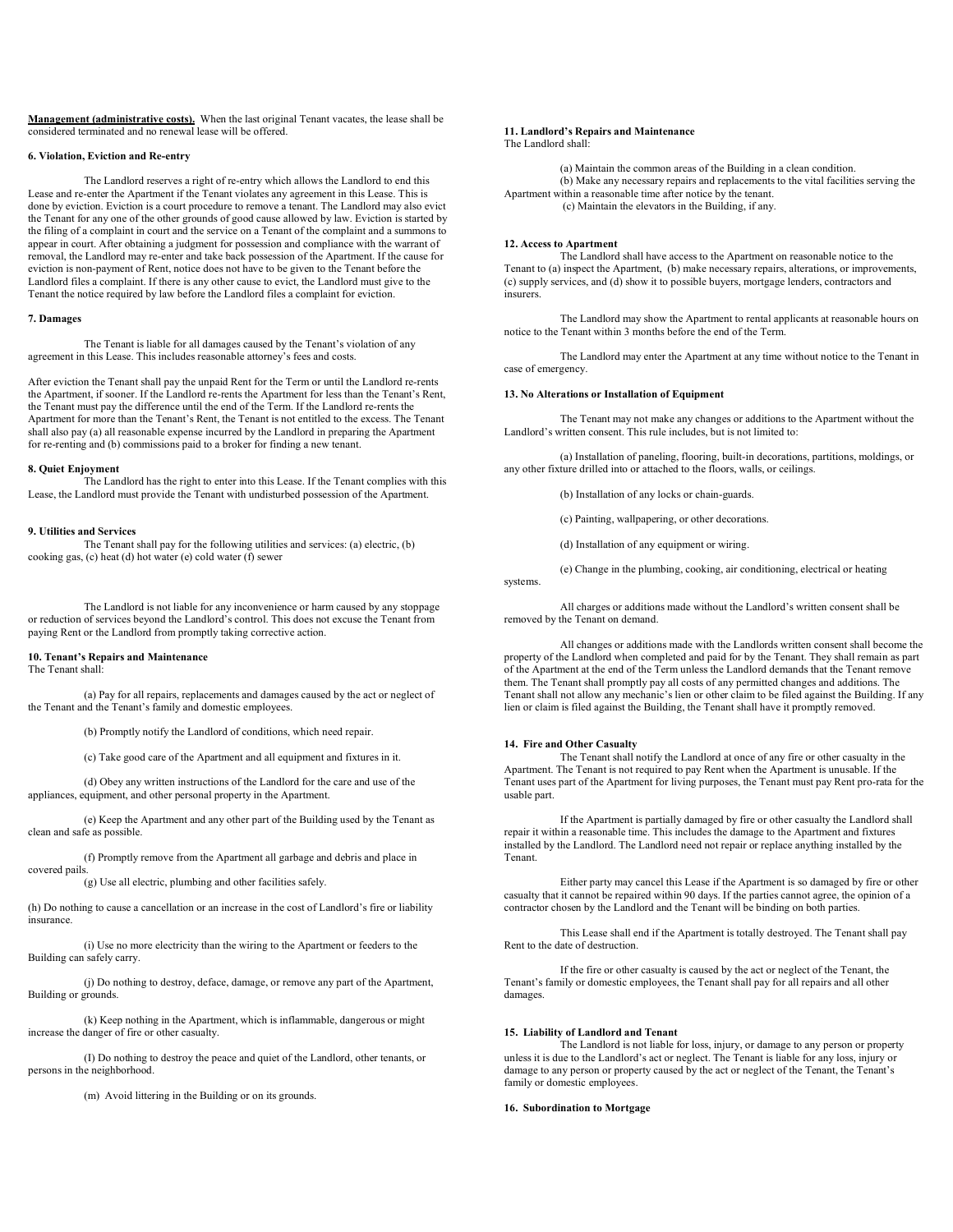This Lease and all renewals of this Lease shall be subordinate to all present and future mortgages on the Building, which includes the Apartment. In a sale of the Building arising out of a court proceeding known as a foreclosure, the holder of a mortgage on the Building may end this Lease. The Tenant shall sign all papers needed subordinate this Lease to any mortgage on the Building. If the Tenant refuses, the Landlord may sign the papers on behalf of the Tenant.

# **17. Tenant's Letter**

At the request of the Landlord, the Tenant shall sign a letter stating that (a) this Lease has not been amended and is in effect, (b) the Landlord has fully performed all of the Landlord's agreements in this Lease, (c) the Tenant has no rights to the Apartment and Building, except as stated in this Lease, (d) the Tenant has paid all Rent to date, and (e) the Tenant has not paid Rent for more than I month in advance. The letter shall also list all the property attached to the Apartment, which is owned by the Tenant.

#### **18. Notices**

All notices given under this Lease must be in writing. Each party must accept and claim the notices given by the other. Unless otherwise required by law, they may be given by (a) personal delivery, or (b) certified mail, return receipt requested. Notices shall be addressed to the Landlord at the address written at the beginning of this Lease and to the Tenant at the Apartment.

## **19. No Waiver**

The Landlord's failure to enforce any agreement in this Lease shall not prevent the Landlord from enforcing the agreement for any violation occurring at a later time.

# **20. Survival**

If any agreement in this Lease is contrary to law, the rest of the Lease shall remain in effect.

#### **21. Renewal Lease**

The Landlord must offer the Tenant a renewal to take effect at the end of the Term unless: (a) the Apartment is in an owner occupied house with not more than 2 rental units, (b) the Apartment is in a hotel, motel, or other guest house or part rented to a transient guest or a seasonal tenant, or (c) the Landlord has good cause as defined by law. The renewal lease may contain reasonable changes, including any change in the Term.

If the Landlord must offer a renewal, the Landlord shall notify the Tenant 120 days before the end of the Term unless the tenancy is month to month. The Tenant must notify the Landlord of the Tenant's acceptance or rejection of renewing their lease at least 90 days before the end of the Term. If the Tenant fails to notify the Landlord of the Tenant's acceptance, it will be considered a rejection. If the Tenant does not accept the renewal lease, the Tenant must vacate the Apartment at the end of the Term.

#### **22. Furniture**

If the Apartment is leased in furnished condition, the Tenant shall maintain the furniture and furnishings in good order and repair. A list of the furniture and furnishings is attached to this Lease as "Rider A". The Tenant's signature on Rider A means that the list is accepted as correct and all items are in good condition.

## **23. End of Term**

At the end of the Term the Tenant shall (a) leave the Apartment clean, (b) remove all of the Tenant's property, (c) repair all damage including that caused by moving, and (d) vacate the Apartment and return it with all keys to the Landlord in the same condition as it was at the beginning of the Term except for normal wear and tear.

If the Tenant leaves any property in the Apartment, the Landlord may (a) dispose of it and charge the Tenant for the cost of disposal, or (b) keep it as abandoned property

# **24. Binding**

This Lease is binding on the Landlord and the Tenant and all parties who lawfully succeed to their rights or take their places.

## **25. Full Agreement**

The parties have read this Lease. It contains their full agreement. It may not be changed except in writing signed by the Landlord and the Tenant.

#### **26. Rules and Regulations**

The Tenant shall comply with the following rules for the safety and care of the Building and for the comfort of the other tenants:

(a) The comfort and rights of other tenants must not be interfered with. Annoying sounds, odors, and lights are not allowed.

(b) Nothing may be placed on or attached to the roof, fire escapes, outside walls of the Apartment, or the common areas of the Building. Nothing may be attached to the sills or windows except drapery rods, shades and blinds. The Tenant shall not place signs anywhere.

(c) The Tenant must give to the Landlord keys to all locks. Locks may not be changed or new locks put in without the written consent of the Landlord. Doors must be closed and locked at all times. All keys must be returned to the Landlord at the end of the Term.

(d) No waterbeds are allowed.

(e) The Tenant shall remove garbage daily.

(f) Laundry machines, if provided by the Landlord, are used at the Tenant's risk and cost. Instructions must be followed. The Landlord may stop their use at any time.

(g) No dogs or other animals are allowed without the written consent of the Landlord.

(h) The Tenant shall obey the parking rules of the Building.

(I) The Tenant shall not throw sweepings, rubbish, rags or other objects into the plumbing fixtures. Nothing may be thrown out of windows. No one shall air, dry, or shake rugs, blankets or clothing out of windows.

(j) Deliveries must be made through the designated service entrance.

(k) Cooking must be done in kitchens only. Cooking is not permitted on porches or balconies.

(l) The Tenant shall not obstruct the sidewalks, driveways, entrances, halls, stairs or other public areas of the Building.

(m) The Tenant is not allowed on the roof or restricted areas of the Building and grounds.

(n) The Tenant shall conserve energy and water.

(o) The Tenant shall promptly comply with all laws, orders, regulations, rules and requirements of governmental authorities, insurance carriers, boards of fire underwriters or similar groups which are properly directed to the Tenant.

# **27. Attorney Review**

1. *Study by Attorney*. The Tenant or the Landlord may choose to have an attorney study this lease. If an attorney is consulted, the attorney must complete his or her review of the lease within a three-day period. This lease will be legally binding at the end of this three-day period unless an attorney for the Tenant or the Landlord reviews and disapproves of the lease.

2. *Counting the Time*. You count the three days from the date of delivery of the signed lease to the Tenant and the Landlord. You do not count Saturdays, Sundays or legal holidays. The Tenant and the Landlord may agree in writing to extend the three-day period for attorney review.

3. *Notice of Disapproval*. If an attorney for the Tenant or the Landlord reviews and disapproves of this lease, the attorney must notify the Broker(s) and the other party named in this lease within the three-day period. Otherwise this lease will be legally binding as written. The attorney must send the notice of disapproval to the Broker(s) by certified mail, by telegram, or by delivering it personally. The telegram or certified letter will be effective upon sending. The personal delivery will be effective upon delivery to the Broker's office. The attorney may also, but need not, inform the Broker(s) of any suggested revision(s) in the lease that would make it satisfactory.

Rents received after the 5<sup>th</sup> of the month are subject to a 5% late charge plus \$5 per day thereafter to be considered "Additional Rent".